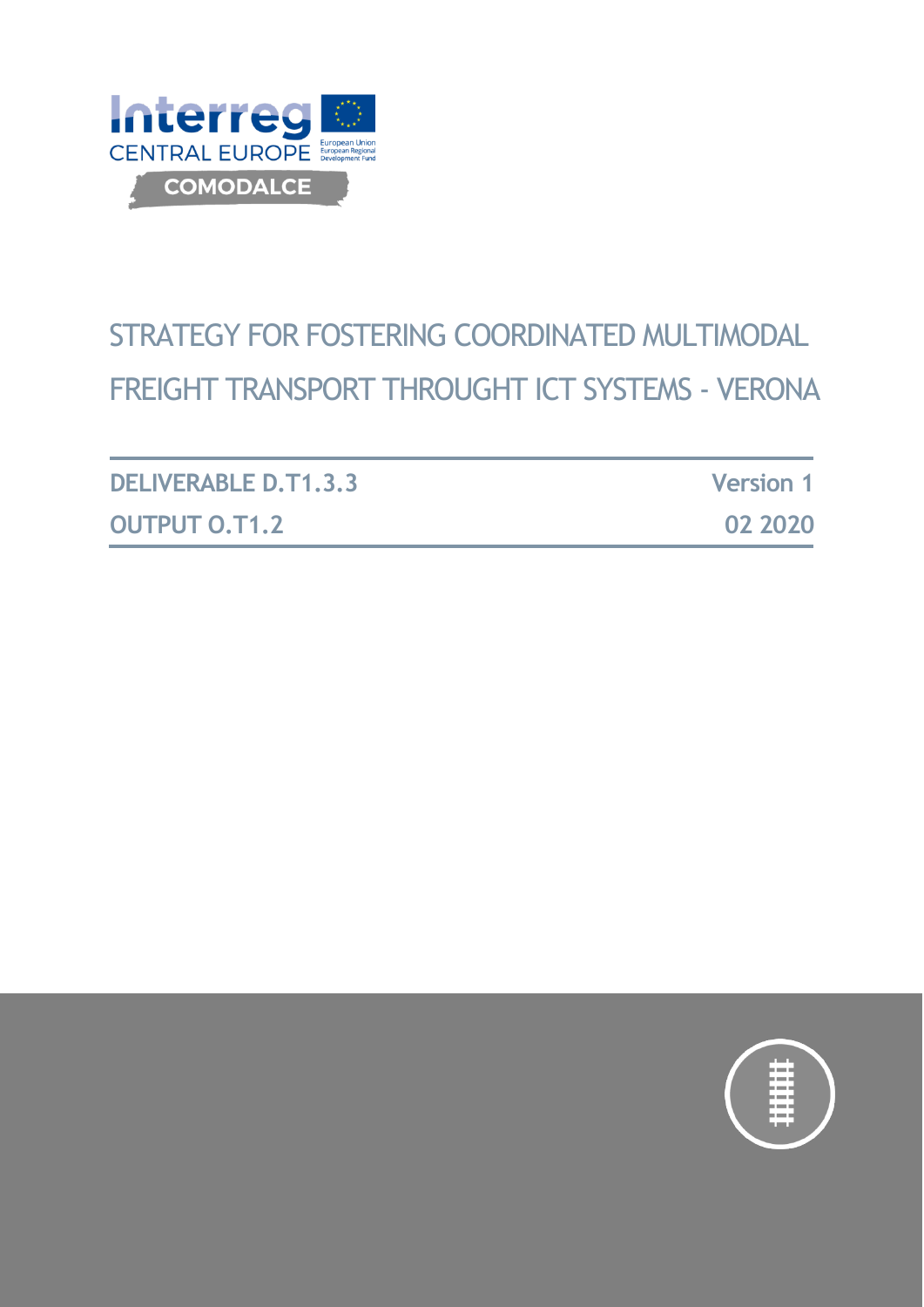



# <span id="page-1-0"></span>**Table of contents**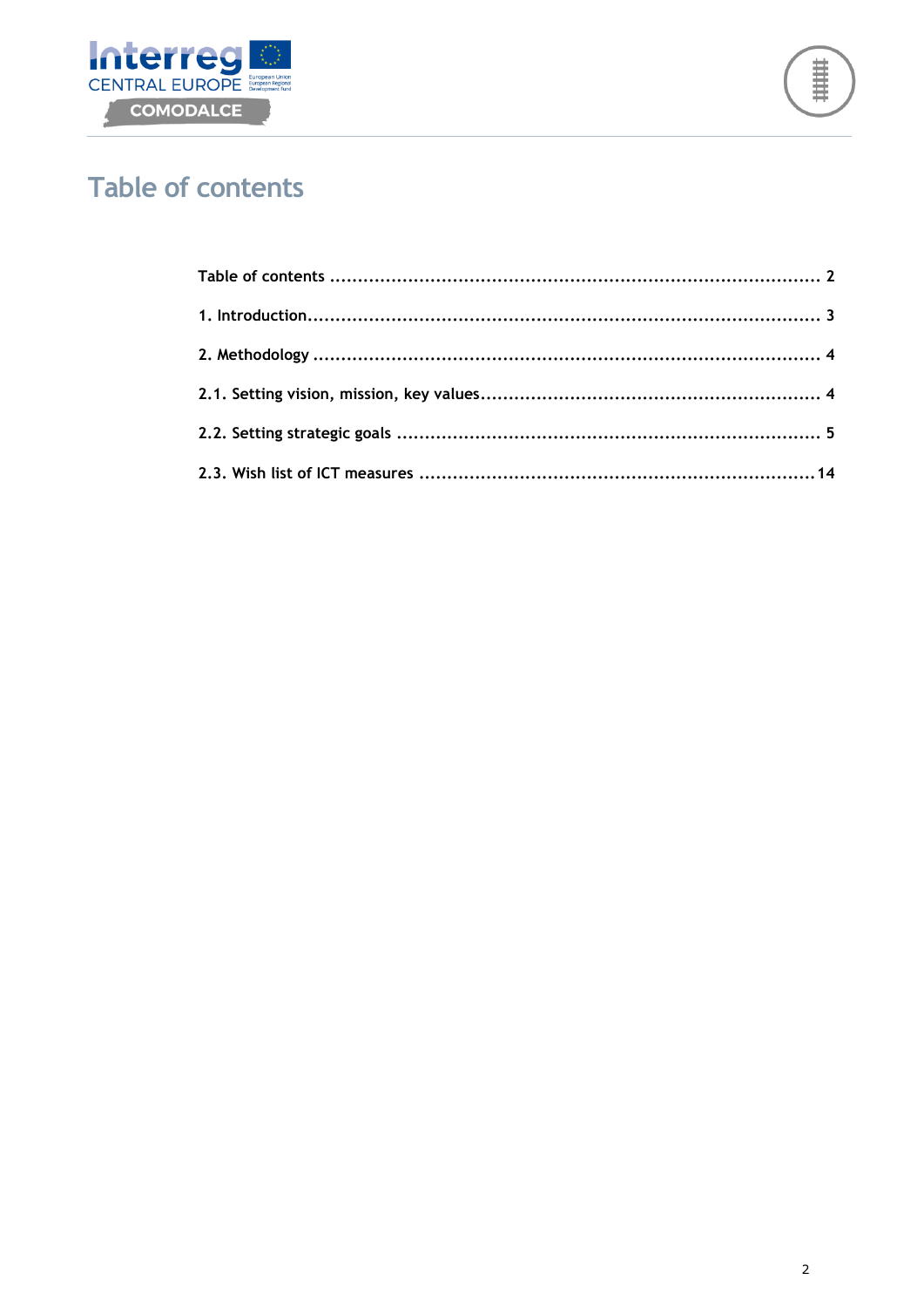

# <span id="page-2-0"></span>**1. Introduction**

Within the COMODALCE project, outputs of the WPT1 include a "Strategy for fostering coordinated multimodal freight transport through ICT systems" (D.T1.3.2-10)", described as "strategy for fostering multimodal transport through ICT systems setting a vision, objectives and priorities in a mid- to long-term perspective, including a detailed wish list of measures to be tested in the pilot action".

This document includes the strategy elaborated for the node of Verona.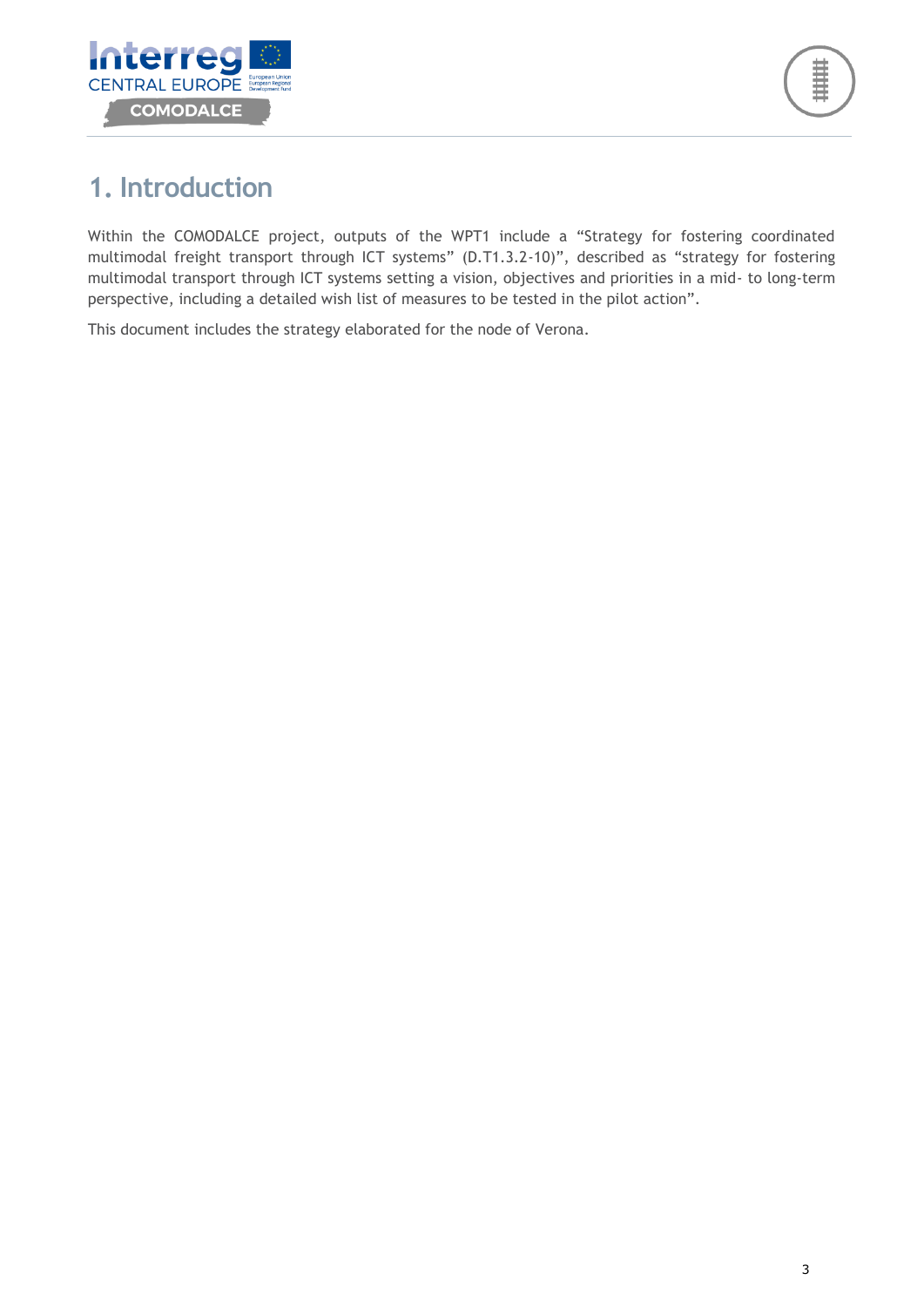



# <span id="page-3-0"></span>**2. Methodology**

### <span id="page-3-1"></span>**2.1. Setting vision, mission, key values**

The definition of vision statement, mission statement and key values provides a strategic framework for the planned measures.

**VISION**

**(Vision statement focuses on tomorrow and set the target aims to be achieved)**

The vision of the Verona freight village is to become the gateway of Italian ports through the development of an ICT platform able to put in communication ports and freight villages, increasing the exchange of information and goods

**MISSION**

**(Mission statement focuses on today, what challenges shall we face towards the vision today)**

The mission of the Verona freight village is to activate new port connections through the use of ICT devices with the aim to reach new markets and optimizing the existing and potential logistics flow

**KEY VALUES**

**(The principles and values that are the basis of the vision of the strategy)**

According to the vision principle, the future ICT platform must be an open source system in order to allow a full access to the network for all the players of the chain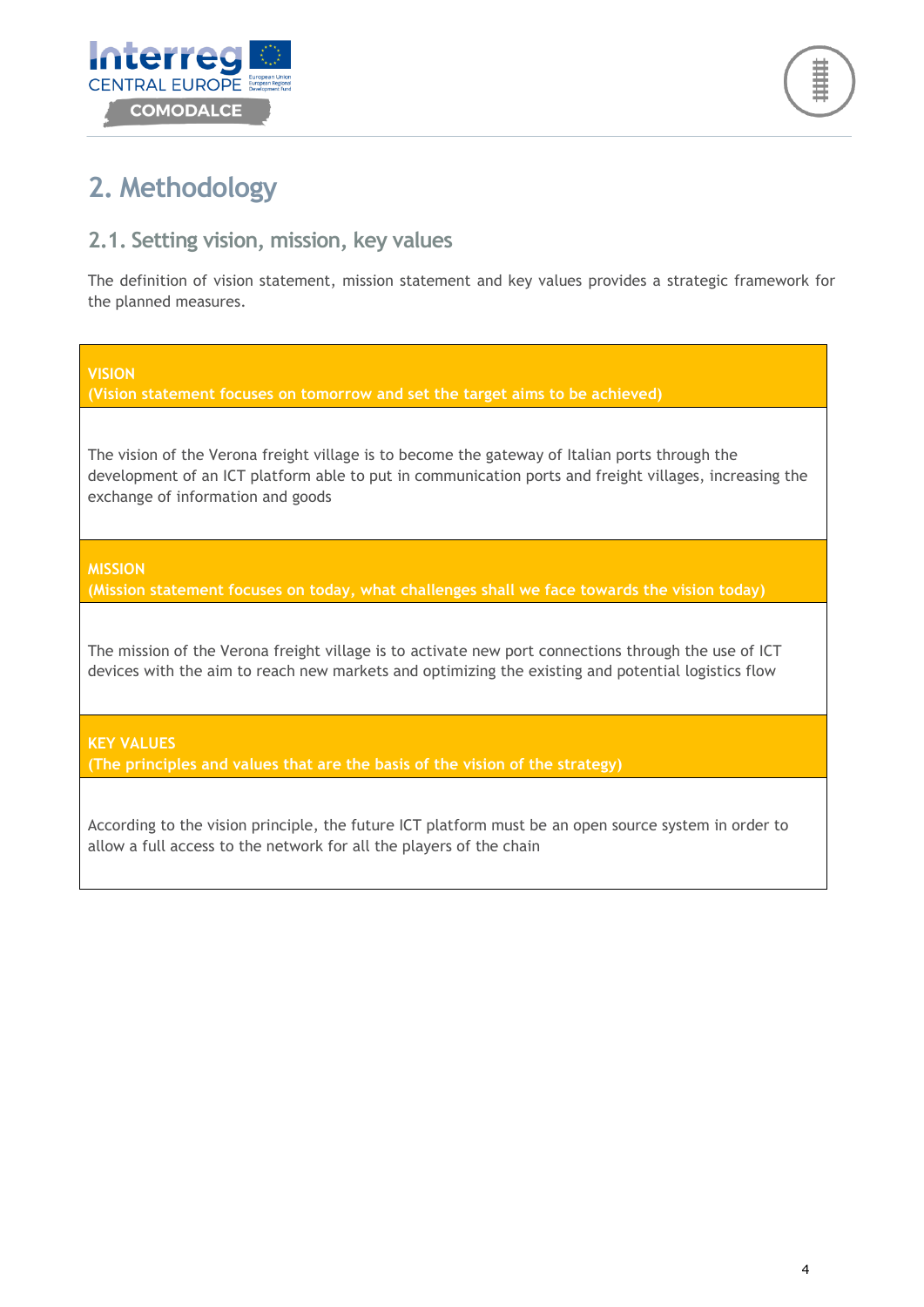



### <span id="page-4-0"></span>**2.2. Setting strategic goals**

Medium term (5 years):

- 1. Goal no. 1: Creation of a paperless system to ease the access to the terminal gates
- 2. Goal no. 2: Develop a smart handling tool to optimize the arrangement of the loading units in the buffer area

Long term (10 years):

- 3. Goal no. 3: Activation of a Freight Village Community System (FVCS) similar to the PCS in the ports
- 4. Goal no. 4: Creation of an ICT fast corridor between the Verona freight village and the main Italian and European ports

For each goal, please fill in the following table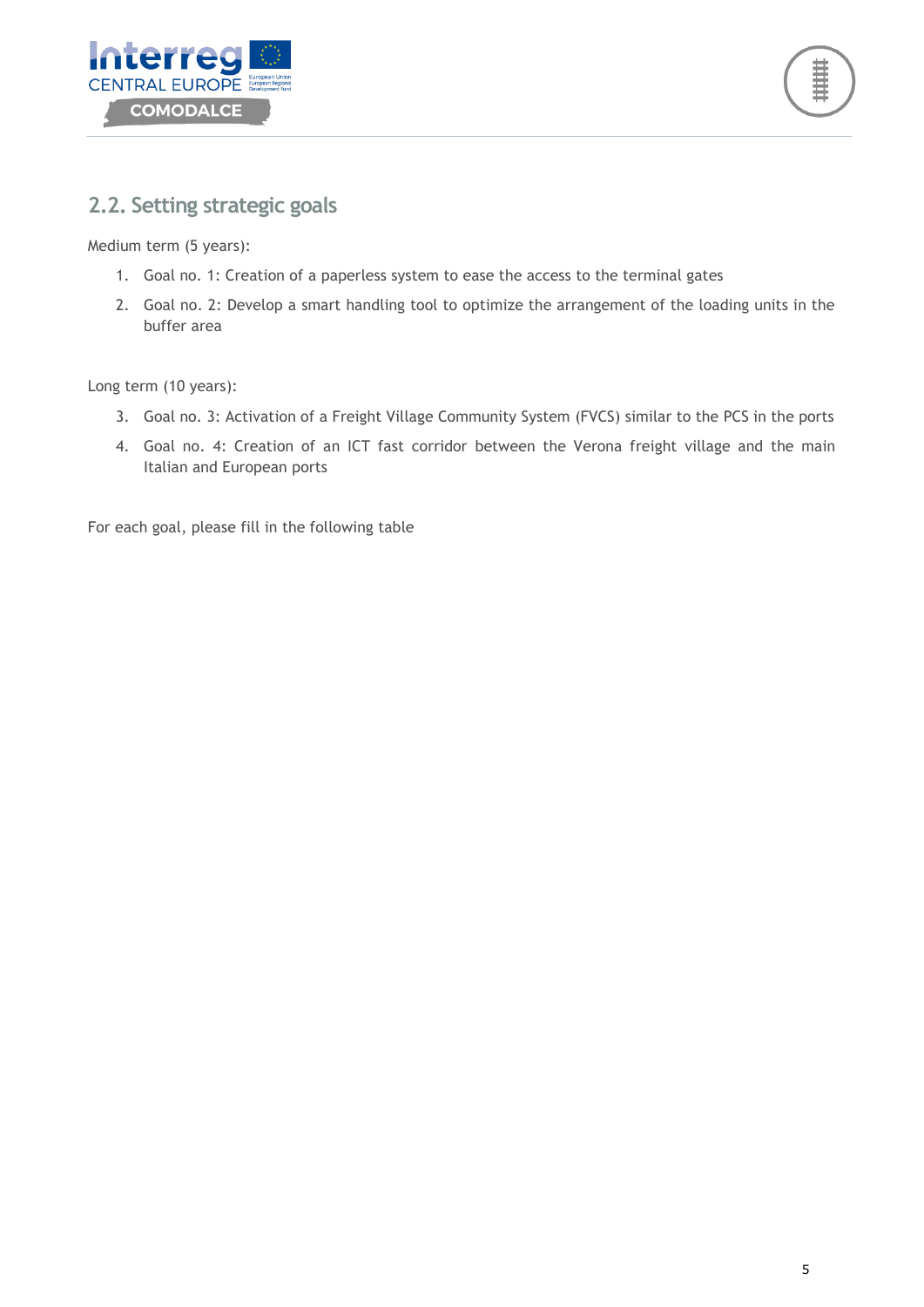

#### **IT PLATFORM TO BOOK TRAIN SLOTS**

| <b>Perspectives</b>                        | Goal                                                                                                                                                                                                                                                                                                                                                                                                                                                                                                                                                                    | <b>Measurement</b>                                                                                                                                                                                                                                                                                                                                                                           |  |
|--------------------------------------------|-------------------------------------------------------------------------------------------------------------------------------------------------------------------------------------------------------------------------------------------------------------------------------------------------------------------------------------------------------------------------------------------------------------------------------------------------------------------------------------------------------------------------------------------------------------------------|----------------------------------------------------------------------------------------------------------------------------------------------------------------------------------------------------------------------------------------------------------------------------------------------------------------------------------------------------------------------------------------------|--|
| 1. Environmental and<br>safety perspective | <to achieve="" goal,="" how="" shall="" this="" we<br="">improve, develop our environmental<br/>and safety internal policies?&gt;<br/>The internal policy can foresee a<br/>priority access to the trucks using a<br/>digital reservation instead of a<br/>document.</to>                                                                                                                                                                                                                                                                                               | <how measure="" progress,<br="" the="" to="">define<br/>please<br/>measurement<br/>indicator(s), e.g. % of using green<br/>renewable energy in the port&gt; % of<br/>CO2 emissions in the terminal gates<br/>and in the surrounding roads after<br/>the introduction of this innovation.</how>                                                                                               |  |
| 2. Internal processes<br>perspectives      | < To achieve this goal, how shall we<br>adapt our internal processes and<br>capacities?<br>It is important to define a dedicated<br>procedure for the vehicles that use<br>only the IT platform to book the slots<br>on the train. In this way, the entire<br>procedure (access to the terminal,<br>handling of the loading unit and exit)<br>will be managed automatically by the<br>IT system, permitting to re-allocate<br>the workers previously involved in the<br>booking process moving them to more<br>productive<br>activities<br>(e.g.<br>train<br>handling). | <how measure<br="" to="">the progress,<br/>please<br/>define<br/>measurement<br/>indicator(s), e.g. number of new<br/>processes increasing effectivity&gt;<br/>of accesses<br/>of heavy<br/>Increase<br/>vehicles to the terminal gates after<br/>adoption<br/>the<br/>of<br/>the<br/>-IT<br/>new<br/>procedure.</how>                                                                       |  |
| 3. Innovation and<br>growth perspective    | < To achieve this goal, how shall we<br>support innovation and sustain ability<br>to change, improve and grow?> It is<br>possible to re-arrange the shifts of the<br>workers previously involved in the<br>process,<br>administrative<br>exploiting<br>better their skills to handle more<br>trains and increase the traffic of the<br>terminal.                                                                                                                                                                                                                        | <how measure="" progress,<br="" the="" to="">define<br/>please<br/>measurement<br/>indicator(s), e.g. number of new<br/>innovative technology used&gt; Number<br/>of bookings to the priority fast lane<br/>(paperless system).</how>                                                                                                                                                        |  |
| 4. Customer / Partner<br>perspective       | < To achieve this goal, how shall we<br>approach / communicate<br>to our<br>customers / partners> A general<br>communication sent to each partner<br>can inform them about the existence<br>this<br>of<br>upcoming<br>paperless<br>technology. In this way, the players of<br>the chain are aware of the advantages<br>given by this technology and can<br>decide to exploit it to reduce the<br>waiting time of their truckers.                                                                                                                                        | <how measure="" progress,<br="" the="" to="">please<br/>define<br/>measurement<br/>indicator(s), e.g. number of new<br/>customer/partner communication<br/>strategy/concept&gt;<br/><b>Number</b><br/>of.<br/>customers that will choose to move<br/>from the current procedure (wait at<br/>the terminal gates for the control of<br/>the delivery note) to the paperless<br/>system.</how> |  |
| 5. Financial<br>perspective                | < To achieve this goal, how can we<br>finance the desired changes and the<br>new results?> The funds can come<br>European<br>from<br>projects<br>like<br>COMODALCE which aim is to reduce<br>the inefficiencies in the transport                                                                                                                                                                                                                                                                                                                                        | <how measure="" progress,<br="" the="" to="">define<br/>please<br/>measurement<br/>indicator(s), e.g. number of new<br/>financed&gt;<br/>%<br/>services<br/>of funds<br/>received<br/>both<br/>from<br/>European<br/>and %<br/>local<br/>programmes<br/>from</how>                                                                                                                           |  |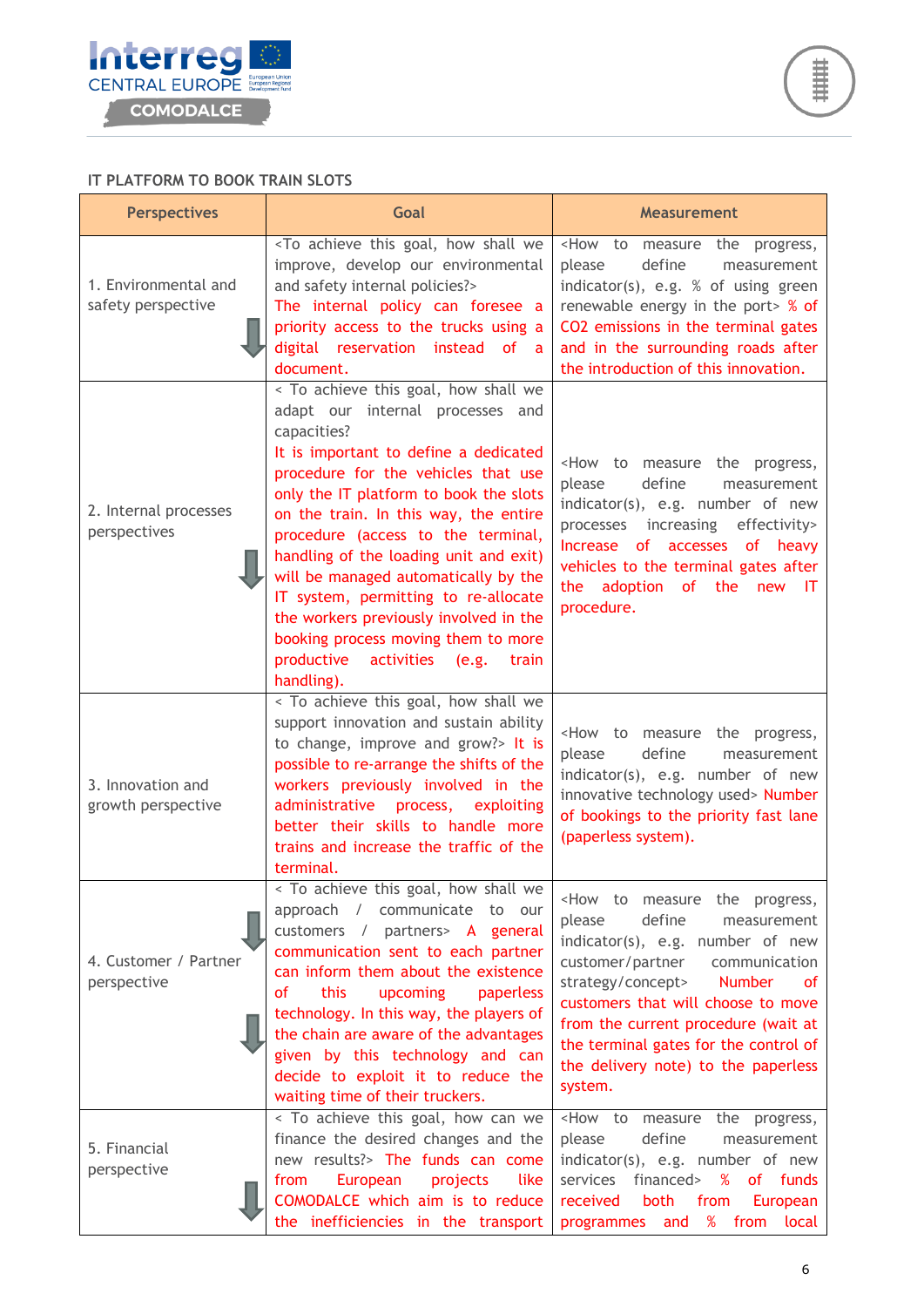



# **VISION:**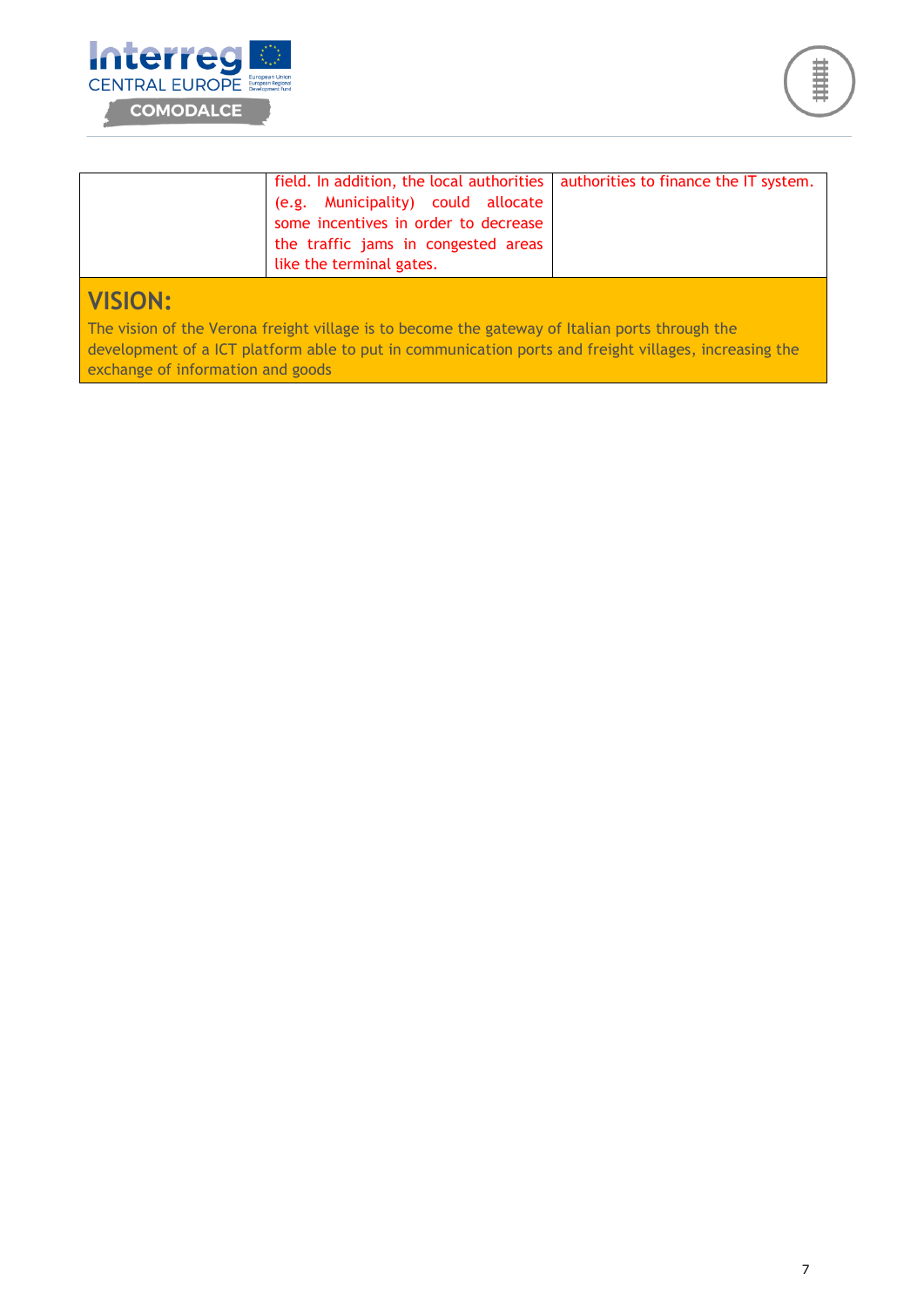

#### **TERMINAL SMART HANDLING TOOL**

| <b>Perspectives</b>                        | Goal                                                                                                                                                                                                                                                                                                                                                                                                                                    | <b>Measurement</b>                                                                                                                                                                                                                                                                                                      |  |
|--------------------------------------------|-----------------------------------------------------------------------------------------------------------------------------------------------------------------------------------------------------------------------------------------------------------------------------------------------------------------------------------------------------------------------------------------------------------------------------------------|-------------------------------------------------------------------------------------------------------------------------------------------------------------------------------------------------------------------------------------------------------------------------------------------------------------------------|--|
| 1. Environmental and<br>safety perspective | <to achieve="" goal,="" how="" shall="" this="" we<br="">improve, develop our environmental<br/>and safety internal policies?&gt; The<br/>implementation of a smart handling<br/>tool will permit to reduce the number<br/>of gantry lifts and their daily<br/>movement, producing a decrease of<br/>the energy consumption.</to>                                                                                                       | <how measure="" progress,<br="" the="" to="">define<br/>please<br/>measurement<br/>indicator(s), e.g. % of using green<br/>renewable energy in the port&gt;<br/>Monthly amount of fuel or energy<br/>used up by the gantry cranes, reach<br/>stackers and slave tractors after the<br/>deployment of the IT tool.</how> |  |
| 2. Internal processes<br>perspectives      | < To achieve this goal, how shall we<br>adapt our internal processes and<br>capacities? Creation of a priority<br>system of the loading units that will<br>be managed directly by the software.<br>In this way, the loading units that<br>must be shipped with a high priority<br>will be placed close to the departing<br>train, clearing the area quickly in<br>order to use that space for other<br>units.                           | <how measure="" progress,<br="" the="" to="">define<br/>please<br/>measurement<br/>indicator(s), e.g. number of new<br/>processes increasing effectivity&gt;<br/>Reduction<br/>of the number of<br/>operations necessary to place or<br/>find a loading unit in the buffer<br/>area.</how>                              |  |
| 3. Innovation and<br>growth perspective    | < To achieve this goal, how shall we<br>support innovation and sustain ability<br>to change, improve and grow?> The<br>increased space available in the<br>buffer areas thanks to a better<br>arrangement will permit to accept<br>more trucks (and their loading units)<br>in the terminal, enhancing the overall<br>potential capacity.                                                                                               | <how measure="" progress,<br="" the="" to="">define<br/>please<br/>measurement<br/>indicator(s), e.g. number of new<br/>innovative technology<br/>used&gt;<br/>Average annual number of loading<br/>units managed and temporarily<br/>stored in the buffer areas.</how>                                                 |  |
| 4. Customer / Partner<br>perspective       | < To achieve this goal, how shall we<br>approach / communicate to our<br>customers / partners> A direct<br>communication to each customer is   customer/partner communication<br>necessary to describe the advantages<br>of the handling tool, providing a<br>comparison between the previous and<br>the future handling time for a loading<br>unit.                                                                                    | <how measure="" progress,<br="" the="" to="">define<br/>please<br/>measurement<br/>indicator(s), e.g. number of new<br/>strategy/concept&gt; Using a survey or<br/>questionnaire, it is possible to<br/>understand the number of customers<br/>interested in the innovations coming<br/>from this IT tool.</how>        |  |
| 5. Financial<br>perspective                | < To achieve this goal, how can we<br>finance the desired changes and the<br>new results?> The funds can come<br>European<br>like<br>from<br>projects<br>COMODALCE which aim is to reduce<br>the inefficiencies in the transport<br>field. In addition, the terminal<br>manager could invest a part of the<br>terminal<br>after<br>the<br>resources<br>of a<br>business<br>preparation<br>plan<br>showing the increasing profits coming | <how measure="" progress,<br="" the="" to="">please<br/>define<br/>measurement<br/>indicator(s), e.g. number of new<br/>services financed&gt; % of the IT tool<br/>financed by European funds and %<br/>financed by terminal resources.</how>                                                                           |  |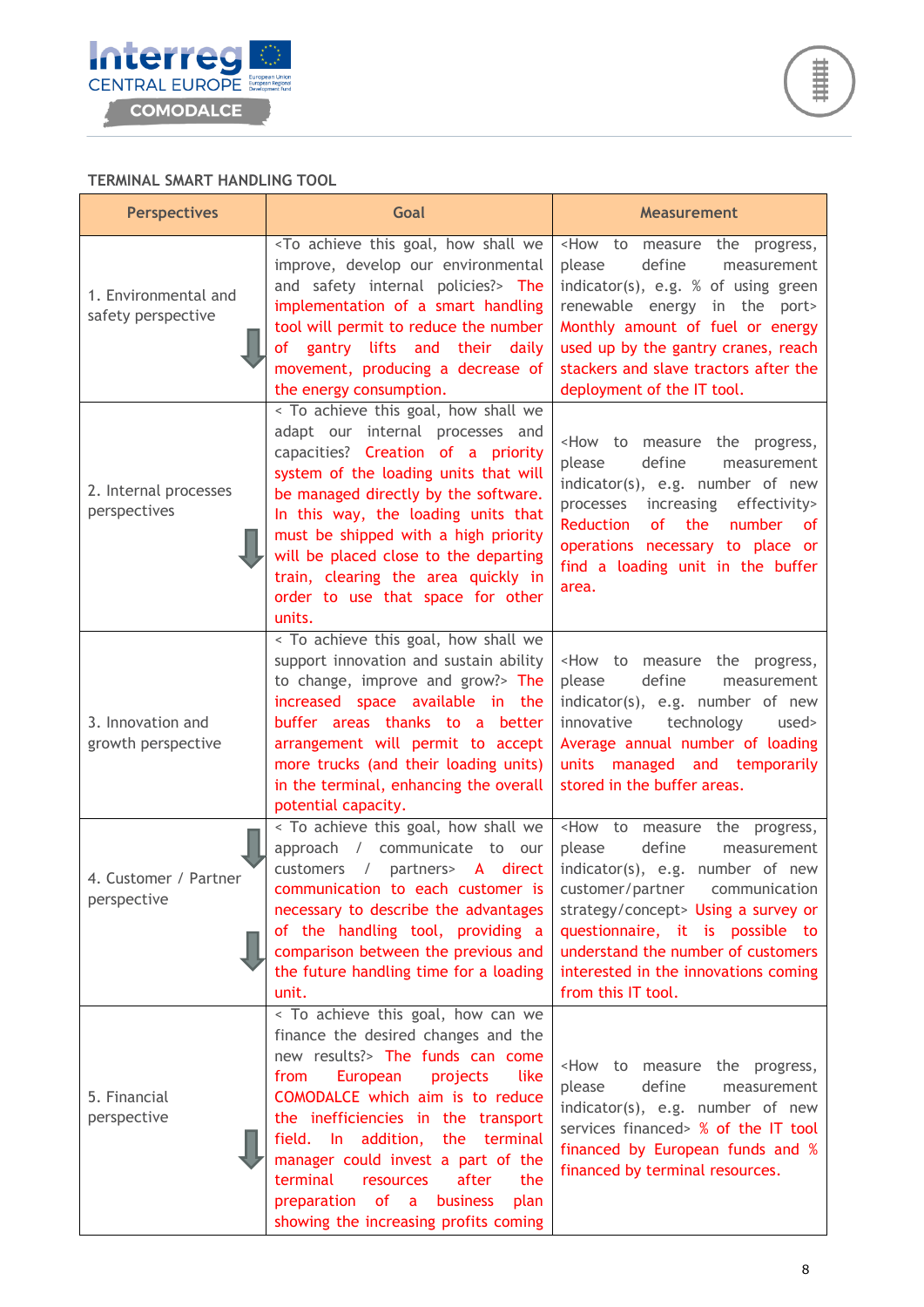



#### from the deployment of this IT tool.

# **VISION:**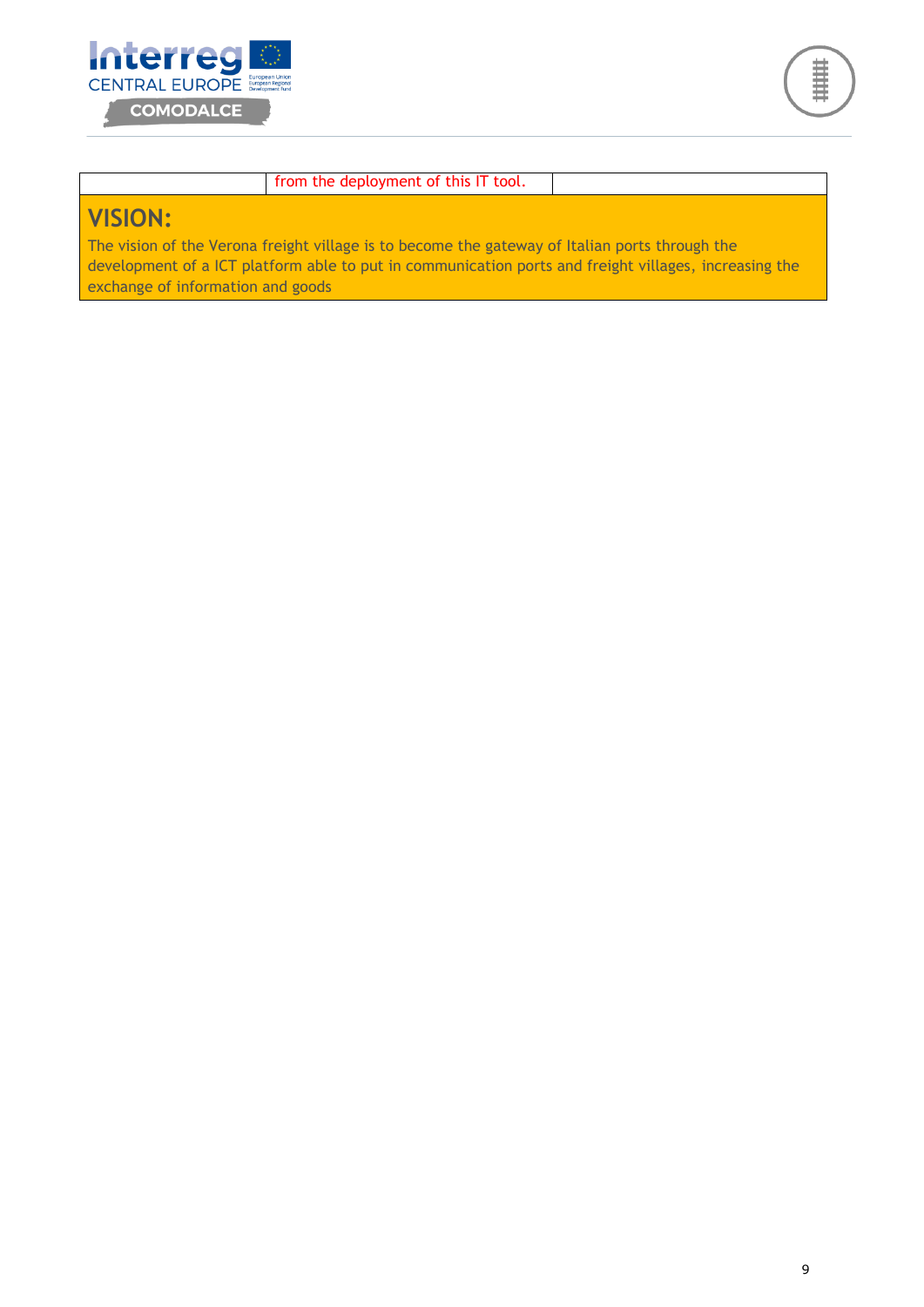

#### **FREIGHT VILLAGE COMMUNITY SYSTEM**

| <b>Perspectives</b>                        | Goal                                                                                                                                                                                                                                                                                                                                                                                                                                                                                                                                           | <b>Measurement</b>                                                                                                                                                                                                                                                                      |  |
|--------------------------------------------|------------------------------------------------------------------------------------------------------------------------------------------------------------------------------------------------------------------------------------------------------------------------------------------------------------------------------------------------------------------------------------------------------------------------------------------------------------------------------------------------------------------------------------------------|-----------------------------------------------------------------------------------------------------------------------------------------------------------------------------------------------------------------------------------------------------------------------------------------|--|
| 1. Environmental and<br>safety perspective | <to achieve="" goal,="" how="" shall="" this="" we<br="">improve, develop our environmental<br/>and safety internal policies?&gt; The<br/>design and activation of a Freight<br/>Village Community System (FVCS)<br/>following the existing PCS deployed in<br/>some ports will allow a reduction of<br/>the overall environment impact. This<br/>result will be achieved thanks to the<br/>cooperation of the players using this<br/>portal that will permit to coordinate<br/>their actions, avoiding waste and<br/>useless operations.</to> | <how measure="" progress,<br="" the="" to="">define<br/>please<br/>measurement<br/>indicator(s), e.g. % of using green<br/>renewable energy in the port&gt;<br/>Comparison of the % of CO2<br/>emissions before and after the<br/>implementation of the FVCS.</how>                     |  |
| 2. Internal processes<br>perspectives      | < To achieve this goal, how shall we<br>adapt our internal processes and<br>capacities? Identification<br><b>of</b><br>an<br>impartial subject to manage all the<br>information provided by the partners<br>and able to give the priority to the<br>urgent operations.                                                                                                                                                                                                                                                                         | <how measure="" progress,<br="" the="" to="">please<br/>define<br/>measurement<br/>indicator(s), e.g. number of new<br/>processes increasing<br/>effectivity&gt;<br/>Identification of the<br/>number of<br/>improved<br/>processes<br/>after<br/>the<br/>deployment of the FVCS.</how> |  |
| 3. Innovation and<br>growth perspective    | < To achieve this goal, how shall we<br>support innovation and sustain ability<br>to change, improve and grow?> The<br>increase of the communications and<br>of data exchanged will permit to raise<br>the traffic volumes, exploiting the<br>savings of time produced by the<br>system.                                                                                                                                                                                                                                                       | <how measure="" progress,<br="" the="" to="">define<br/>please<br/>measurement<br/>indicator(s), e.g. number of new<br/>innovative technology used&gt; Number<br/>of new connections that will be<br/>activated among the nodes involved.</how>                                         |  |
| 4. Customer / Partner<br>perspective       | < To achieve this goal, how shall we<br>approach / communicate to our<br>The<br>customers<br>$\sqrt{2}$<br>partners><br>communication to the partners to customer/partner communication<br>involve must be carried out through<br>B2B meetings in order to reach an<br>agreement about the data to share<br>and of the actions to perform.                                                                                                                                                                                                     | <how measure="" progress,<br="" the="" to="">define<br/>please<br/>measurement<br/>indicator(s), e.g. number of new<br/>strategy/concept&gt; Number of the<br/>partners involved in the FVCS<br/>compared to the B2B meetings<br/>carried out.</how>                                    |  |
| 5. Financial<br>perspective                | < To achieve this goal, how can we<br>finance the desired changes and the<br>new results?> The funds can come<br>European<br>like<br>from<br>projects<br>COMODALCE which aim is to reduce<br>the inefficiencies in the transport<br>field. In addition, the infrastructure<br>manager of the freight village could<br>invest a part of its own resources<br>after the elaboration of a detailed<br>analysis of the FVCS impacts based on<br>specific forecasts.                                                                                | <how measure="" progress,<br="" the="" to="">define<br/>please<br/>measurement<br/>indicator(s), e.g. number of new<br/>services financed&gt; % of the FVCS<br/>financed by European funds and %<br/>financed<br/>by<br/>freight<br/>village<br/>resources.</how>                       |  |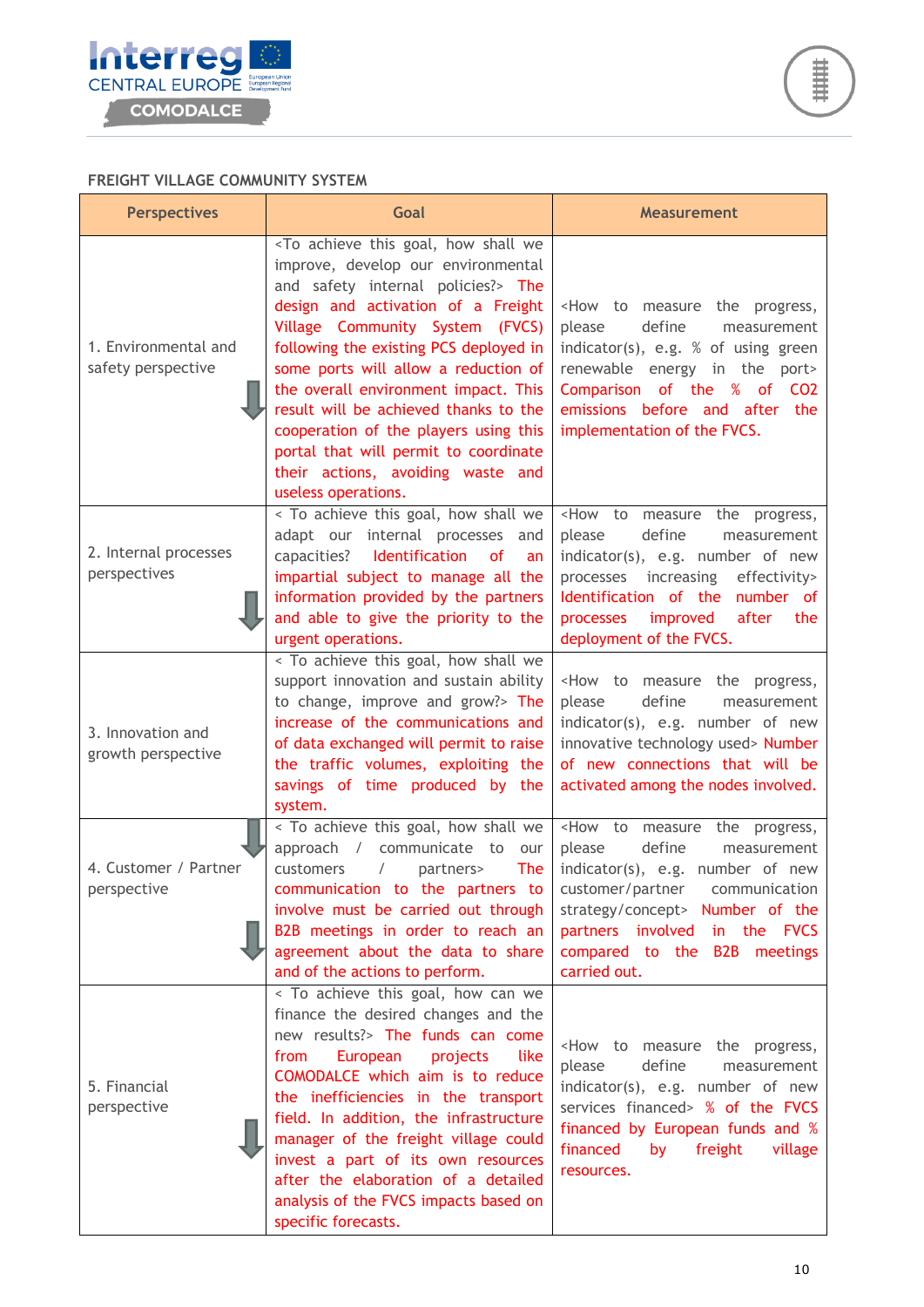



# **VISION:**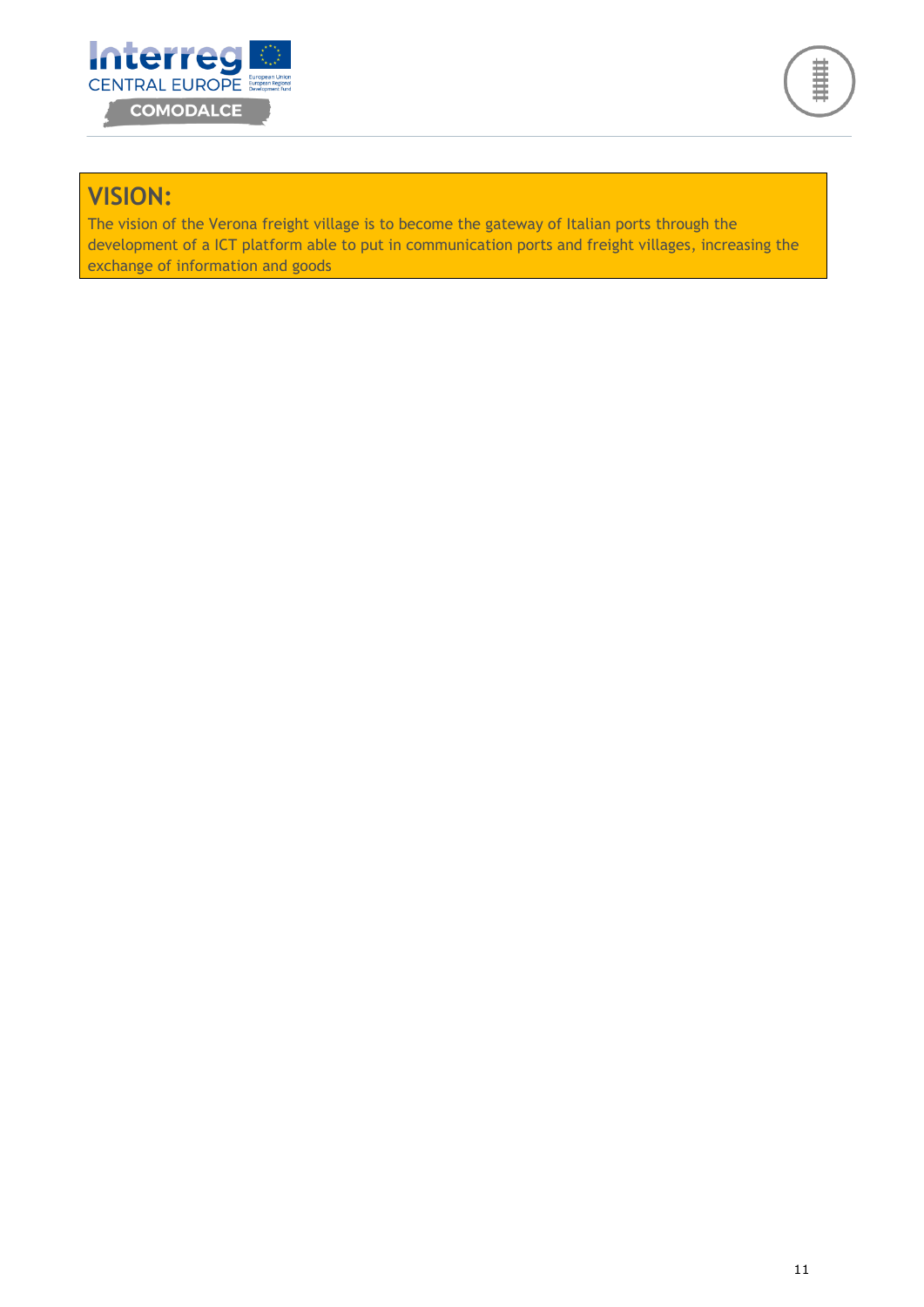

#### **ICT FAST CORRIDOR TO CONNECT PORTS AND FREIGHT VILLAGES**

| <b>Perspectives</b>                        | Goal                                                                                                                                                                                                                                                                                                                                                                                                                                                                                                                                                                                                                                                                                                               | <b>Measurement</b>                                                                                                                                                                                                                                                                                                |
|--------------------------------------------|--------------------------------------------------------------------------------------------------------------------------------------------------------------------------------------------------------------------------------------------------------------------------------------------------------------------------------------------------------------------------------------------------------------------------------------------------------------------------------------------------------------------------------------------------------------------------------------------------------------------------------------------------------------------------------------------------------------------|-------------------------------------------------------------------------------------------------------------------------------------------------------------------------------------------------------------------------------------------------------------------------------------------------------------------|
| 1. Environmental and<br>safety perspective | <to achieve="" goal,="" how="" shall="" this="" we<br="">improve, develop our environmental<br/>and safety internal policies?&gt; The<br/>creation of an ICT fast corridors<br/>among the Verona freight village and<br/>the main Italian and European ports<br/>will permit to reduce significantly the<br/>dwell time of the goods in the port<br/>areas, carrying out only the essential<br/>steps to move them from the point A<br/>(that can be the port or the freight<br/>village according to the origin of the<br/>cargo) to the point B. Therefore, this<br/>corridor is able to decrease the<br/>number of useless operations and the<br/>environmental impact, optimizing the<br/>entire process.</to> | <how measure="" progress,<br="" the="" to="">please<br/>define<br/>measurement<br/>indicator(s), e.g. % of using green<br/>renewable energy in the port&gt; Level<br/>of CO2 emissions and dwell time<br/>measured after the implementation<br/>of the ICT fast corridor.</how>                                   |
| 2. Internal processes<br>perspectives      | < To achieve this goal, how shall we<br>adapt our internal processes and<br>capacities? It is necessary to define a<br>merged procedure to coordinate all<br>the actors operating in the corridor<br>with the aim to create a logical<br>sequence to follow in order to<br>enhance the overall efficiency.                                                                                                                                                                                                                                                                                                                                                                                                         | <how measure="" progress,<br="" the="" to="">define<br/>please<br/>measurement<br/>indicator(s), e.g. number of new<br/>processes increasing effectivity&gt;<br/>Number of steps to follow to move<br/>the freight from the point A to the<br/>point B before and after the<br/>activation of the corridor.</how> |
| 3. Innovation and<br>growth perspective    | < To achieve this goal, how shall we<br>support innovation and sustain ability<br>to change, improve and grow?> The<br>ICT fast corridor will intensify the<br>traffic flows among the ports and the<br>freight villages, exploiting the savings<br>of time (currently necessary to make<br>the controls on the goods inside port's<br>other<br>and<br>administrative<br>area<br>operations) to activate new freight<br>connections.                                                                                                                                                                                                                                                                               | <how measure="" progress,<br="" the="" to="">please<br/>define<br/>measurement<br/>indicator(s), e.g. number of new<br/>innovative technology used&gt; Number<br/>of new connections activated among<br/>ports and freight villages after the<br/>implementation of the corridor.</how>                           |
| 4. Customer / Partner<br>perspective       | < To achieve this goal, how shall we<br>approach / communicate to our<br>customers / partners> Some technical<br>meetings among the partners of the<br>chain are essential to explain the<br>features of the ICT fast corridor,<br>showing the advantages<br>of<br>this<br>system.                                                                                                                                                                                                                                                                                                                                                                                                                                 | <how measure="" progress,<br="" the="" to="">define<br/>please<br/>measurement<br/>indicator(s), e.g. number of new<br/>customer/partner<br/>communication<br/>strategy/concept&gt;<br/><b>Number</b><br/>of.<br/>partners involved after the technical<br/>meetings.</how>                                       |
| 5. Financial<br>perspective                | < To achieve this goal, how can we<br>finance the desired changes and the<br>new results?> The funds can come<br>from<br>European<br>projects<br>like                                                                                                                                                                                                                                                                                                                                                                                                                                                                                                                                                              | $How$ to<br>measure the progress,<br>please<br>define<br>measurement<br>indicator(s), e.g. number of new<br>services financed> % of the ICT fast                                                                                                                                                                  |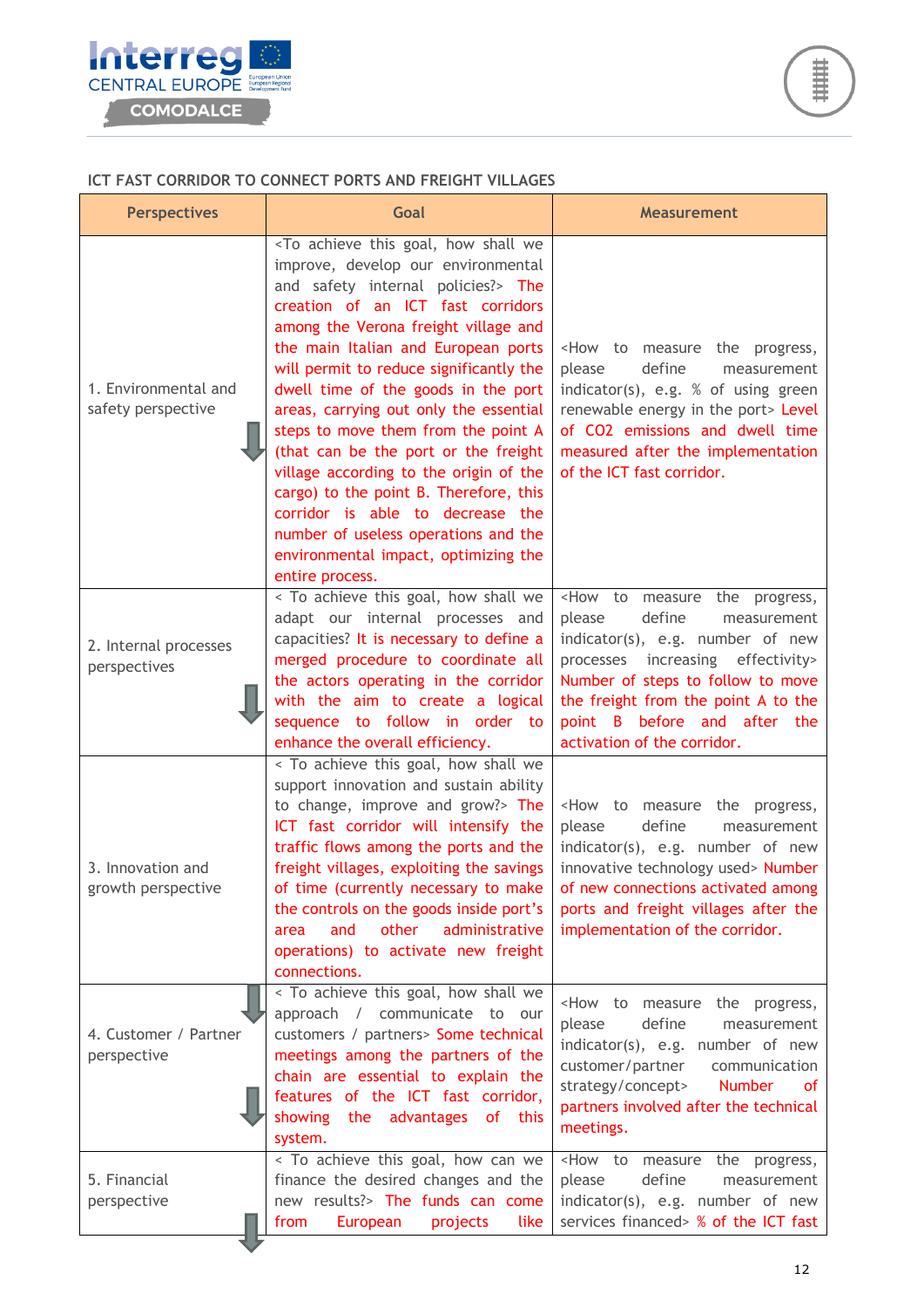



|                | COMODALCE which aim is to reduce        | corridor financed by European funds  |
|----------------|-----------------------------------------|--------------------------------------|
|                | the inefficiencies in the transport     | and % financed by actors' resources. |
|                | field. In addition, all the nodes       |                                      |
|                | involved in the ICT fast corridor route |                                      |
|                | can participate in its implementation   |                                      |
|                | covering a part of the budget           |                                      |
|                | necessary through their own             |                                      |
|                | resources.                              |                                      |
|                |                                         |                                      |
| <b>NICIAN.</b> |                                         |                                      |

### **VISION:**